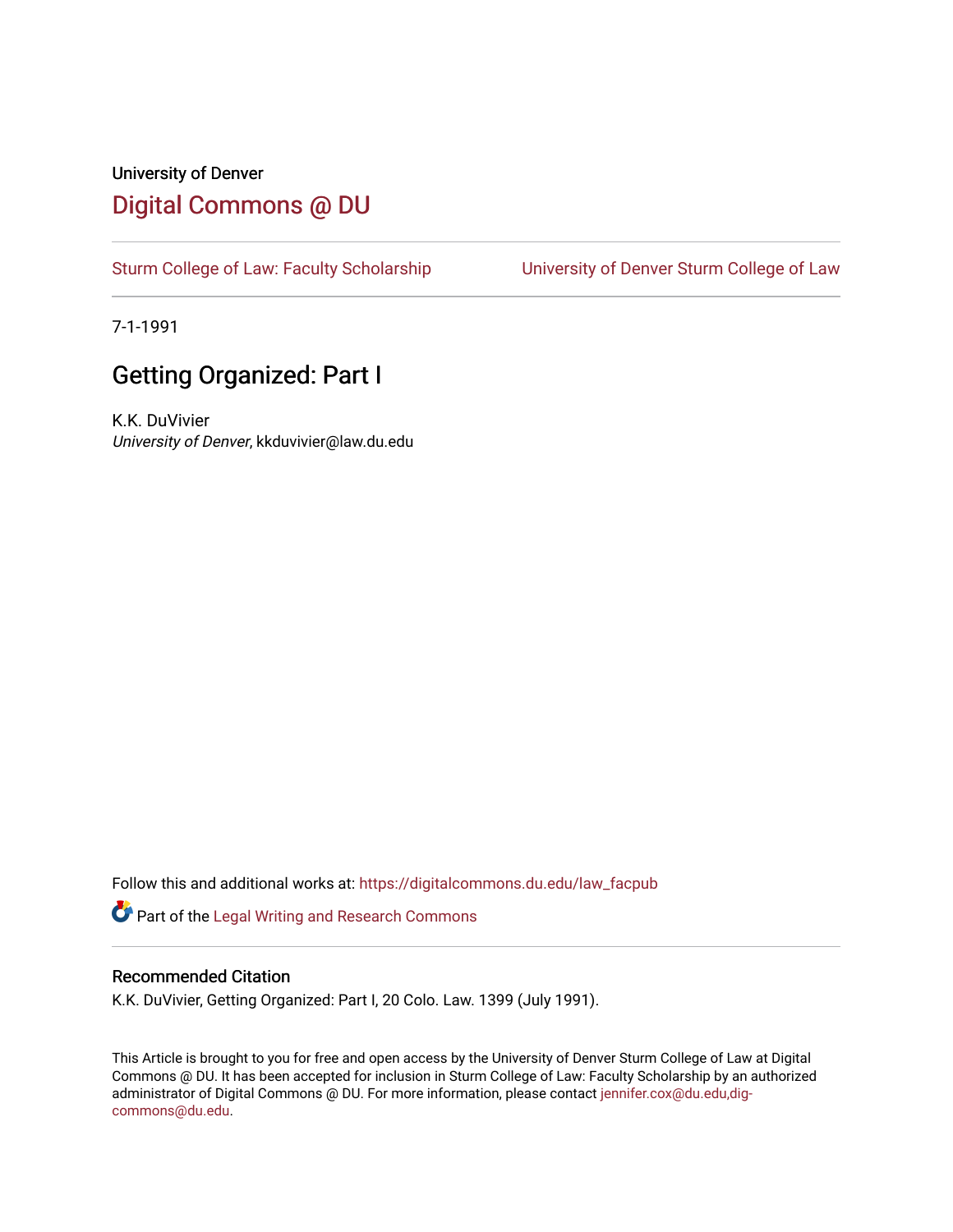### Getting Organized: Part I

#### Publication Statement

Copyright is held by the author. User is responsible for all copyright compliance.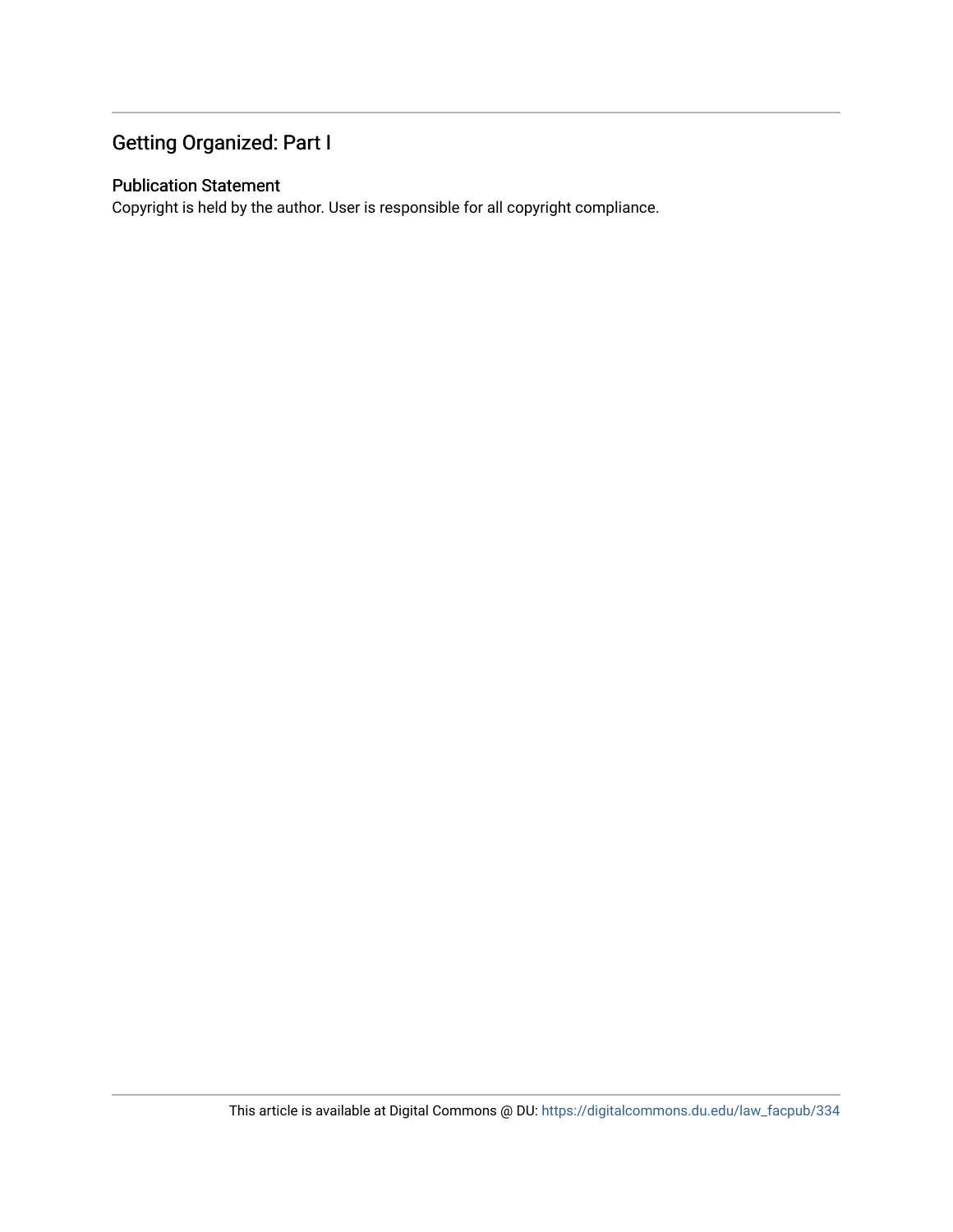# THE SCRIVENER: MODERN **LEGAL** WRITING

# **Getting Organized**

 $b$ *y K.K. DuVivier* 



Good organization is fundamental to effective writing. No matter how brilliant your argument is, it may be misunderstood-or completely ignored-if its organization does not work. The argument becomes accessible to the reader through intelligent organization.

#### Gross Organization

Your pathway in researching a problem may have been circuitous. Before you begin writing, refine your analysis **by** preparing an outline. Outlining helps you think through the problem and avoid the omission of any significant step.' Let the principal legal issues revealed **by** the outline control your overall organization.

Develop an organizational approach that presents the information in an order that will be most helpful and efficient for a reader not versed in the relevant law. If a problem requires resolution of a threshold question or a question that logically must precede the others, then you should analyze it first. If there is no threshold question, you may want to organize the claims **by** degree of difficulty. In some cases you should dispose of the simpler claims first, but in others it will be advantageous to attack the most complex claims first.<sup>2</sup>

#### Fine Organization

**A** few standard organizational paradigms have evolved for analyzing fact-based legal problems. Although there are some slight variations, the most prevalent is designated **by** the acronym IRAC.3 The following elements define the IRAC organizational paradigm:

I-Identify the *issue* being addressed through a summarizing topic sentence. Logically, the reader must know the issue to make sense of the remainder of the analysis. Topic sentences, which set forth the issue and the writer's conclusion first, were described in depth in a previous *Scrivener.4*

R-Explain the *rules* of law--derived from cases, statutes or other authorities-that support your conclusion. Because the relevant rules provide a framework for your analysis, you should state them first. Beginning with the applicable

#### **DO YOU HAVE QUESTIONS ABOUT LEGAL WRITING?**

K.K. DuVivier will be happy to address them through *The Scrivener* column. Send your questions to: K.K. DuVivier, University of Colorado School of Law, Campus Box 401, Boulder, **CO 80309-0401.**

rules also enables you to write more concisely than you could if you were to begin with the facts, proceed to the rules, and then apply the rules to the facts.

*A-Apply* the law (the rules' elements) to the specific issue you are analyzing. Always make your argument easy for the reader to follow. Never skip a step in the analysis or assume the reader knows the facts and will see how the law discussed is relevant.

C-Finally, evaluate the arguments and counterarguments to reach a *conclusion* concerning the issue being discussed. Tie the pieces of your analysis together and give the reader a definite resolution.

As an editing technique, go back and check that your discussion of each issue and sub-issue contains all four elements of the IRAC paradigm. Complete the paradigm for each sub-issue separately, concluding your analysis of that sub-issue before continuing to the next.

The IRAC paradigm is a useful guide for logically ordering the steps necessary to analyze a fact-based legal problem, but avoid using it too rigidly. Variations and modifications of the paradigm may be appropriate. Some of these will be discussed in the next column.

#### **NOTES**

**A** reader asked me to recommend a book or two dealing with appellate advocacy and legal writing. Those cited here are some of the best texts covering both areas. They vary in the level of sophistication expected from the reader. Future columns will list some outstanding books that are quick and easy to read and specifically address writing and style.

**1.** Dernbach and Singleton, *A Practical Guide to Legal Writing and Legal Method* **76-90** (Littleton, **CO:** Rothman **&** Co, **1981).**

2. Shapo, Walter and Fajans, *Writing and Analysis in the Law* **87- 115** (Westbury, New York: Foundation Press, **1989).**

**3.** Pratt, *Legal Writing:A Systematic Approach* **107-112** (St. Paul, **MN:** West, **1989).**

4. *See,* DuVivier, "Bold Beginnings," 20 *The Colorado Lawyer 919* (May **1991).** If the issue component does not include a conclusion, it does not work well in decision-making documents. Neumann, *Legal Reasoning and Legal Writing* 124 (Boston, MA: Little, Brown **&** Co, **1990).**

*K.K. DuVivier is an instructor of Legal Writing and Appellate Court Advocacy at the University of Colorado School of Law, Boulder.*